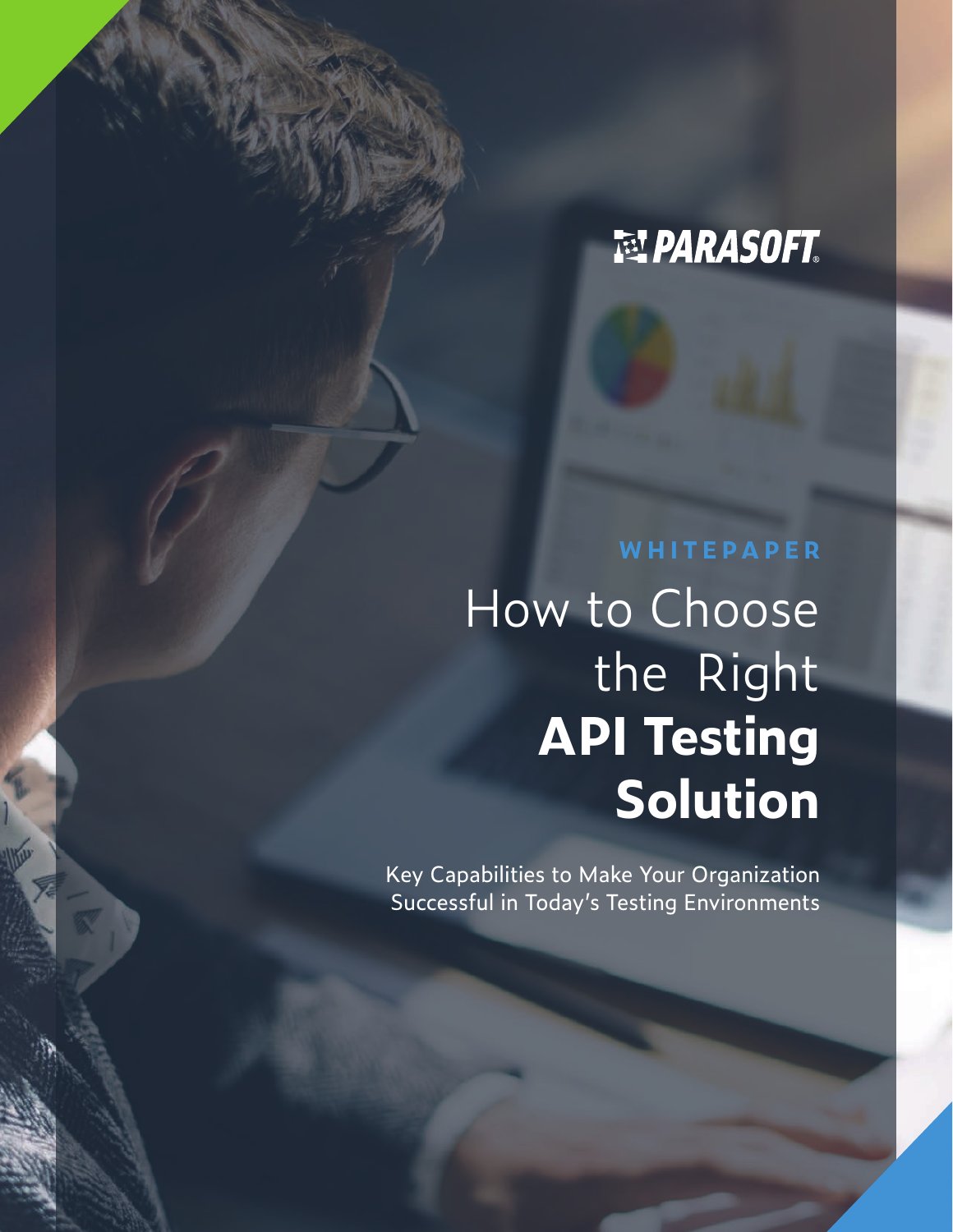# **WHEN IT COMES TO API TESTING, WHERE DO YOU START?**

There's no question that API testing is integral for identifying defects at multiple layers of your application and ensuring a seamless customer experience. But there are many different approaches and tools available on the market. How do you get the ROI you're looking for to achieve the automation necessary to deliver high quality software at the speed of Agile and DevOps initiatives?

Use this guide to gain confidence choosing a tool to help you address today's key challenges, such as omni-channel testing, test maintainability, microservices, difficulties reproducing defects, and the impact of rapidly changing APIs. It is more important than ever to choose the solution that is right for you and your organization.

# **WHAT IS API TESTING?**

API testing enables developers and testers to test the series of components that make up their application. Without API testing, they would be stuck manual testing, just like a user, testing the application at the UI level, waiting until the entire application stack is built before being able to start testing.

You can instead perform automated API testing by testing the application at the API level, designing test cases that interact directly with the underlying APIs, and gaining numerous advantages, including the ability to test the business logic at a layer that is easy to automate in a stable manner. Unlike manual testing, which is limited to validating a specific user experience, API testing gives you the power to bulletproof your application against the unknown.

Testing earlier, at the API level, helps you "fail fast and fail early," catching defects early at their source, rather than later in the software delivery process. API tests include service tests, contract tests, component tests, scenario tests, load/ performance tests, security tests, and omnichannel tests.

API tests can all be automated and run continuously, so you can ensure that your application is aligned to business expectations while also functionally precise. Since API tests work at a much lower level than UI tests, you know that you will have consistency and the tests that you are building will last for a long time to come.

# **THE API TESTING TOOL LANDSCAPE**

There are two main types of API testing solutions, broadly categorized into lightweight and enterprise tools.

# Lightweight Tools

Free or open source tools (such as Postman) are great because they help you get going quickly, create very simple smoke tests, apply basic validations, and we often see them used by development teams to test in an ad-hoc way. A lot of these tools are free in the short term (although become more expensive when it comes to vendor support and maintenance).

# Enterprise Tools

More powerful, vendor-supported tools enable daily testing of APIs, supporting a broader range of technologies. These comprehensive tools are essential for end-to-end middleware testing, support complex DevOps workflows, and easily scale across teams and organizations to enable continuous testing.

## SO WHAT DO YOU NEED?

You want to be able to do everything required for your API testing requirements, but still have a solution that's easy to use, adopt, and scale throughout the organization. Continue reading this guide to understand the key capabilities you need in your API testing solution to get the best of both worlds.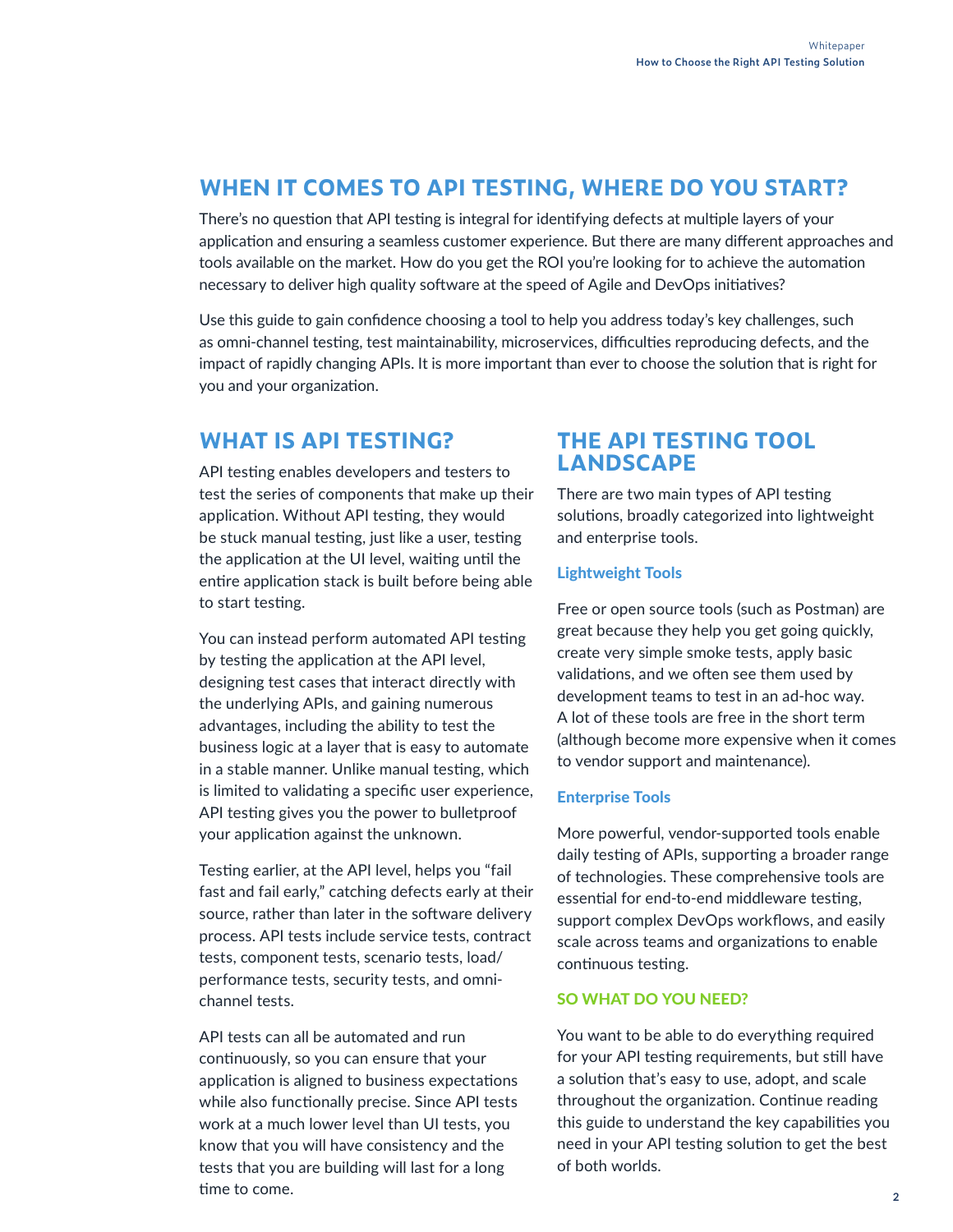# **EASE OF USE AND CORE CAPABILITIES**

- » VISUAL AND SCRIPTLESS FUNCTIONALITY
- » A CUSTOM EXTENSIBILITY FRAMEWORK
- » AUTOMATED ASSERTIONS AND **VALIDATIONS** 
	- » DATA-DRIVEN TESTING
	- » TEST REUSABILITY

» ABILITY TO RAPIDLY CREATE TESTS BEFORE A SERVICE IS AVAILABLE

» AUTHENTICATION

#### VISUAL AND SCRIPTLESS FUNCTIONALITY

Your API testing tool should not require you to have any experience writing code. A lowcode visual testing tool with an intuitive and scriptless user interface will empower a large body of testers (at a variety of experience levels) to use the tool productively. API testing can be overlooked when developers push it to QA, and QA focuses on manual testing. Having an API testing tool that is visual and scriptless will enable testers to adopt this critical testing practice without having to spend lots of time on training and enablement.

#### A CUSTOM EXTENSIBILITY FRAMEWORK

Should you need to write code to accomplish tasks such as generating a proprietary token or a unique identifier, your API testing tool should have the capability of using the scripts, but it should not be limited to a single language. Different testers and developers use different scripting languages depending upon the level of expertise and preference, so at a minimum, your API testing tool should support Java, Jython, JavaScript, and Groovy.

Your API testing tool should also include a framework that allows you to extend the tool's capabilities, built-in transports, and protocols. This will enable you to support any transport or protocol that your organization is using, whether it is an industry standard or custom tailored to you. Examples of these might be MQ, plain socket, TCP, file-based messaging, and so on.

# AUTOMATED ASSERTIONS AND VALIDATIONS

It is important for your API testing tool to help you define success criteria for response validation. This process should enable the tests to run automatically as a batch, validate messages, and eliminate the need for you to manually inspect your traffic. Your tool should be able to automatically compare responses to those expected, in bulk, as well as enable you to surgically validate a single element. Additionally, your tool should be able to validate the schema of a request or response payload to ensure the service is complying to it service definition.

#### DATA-DRIVEN TESTING

For maximum flexibility when working with your API testing tool, it should be able to data-drive your test cases and generate realistic and safe test data for multiple environments. This means that your framework should enable you to swap out static values in your API calls with dynamic values derived from data sources. It should support a wide range of data sources including CSV, Excel, JSON, as well as simple in-project tables.

You should be able to leverage dynamic data sources as well. An example of this would be connecting to a live database and pulling dynamic data at runtime, as well as a writable data source that can be updated on the fly. Additionally, you should be able to aggregate data sources together and have a mechanism for rapidly switching between them.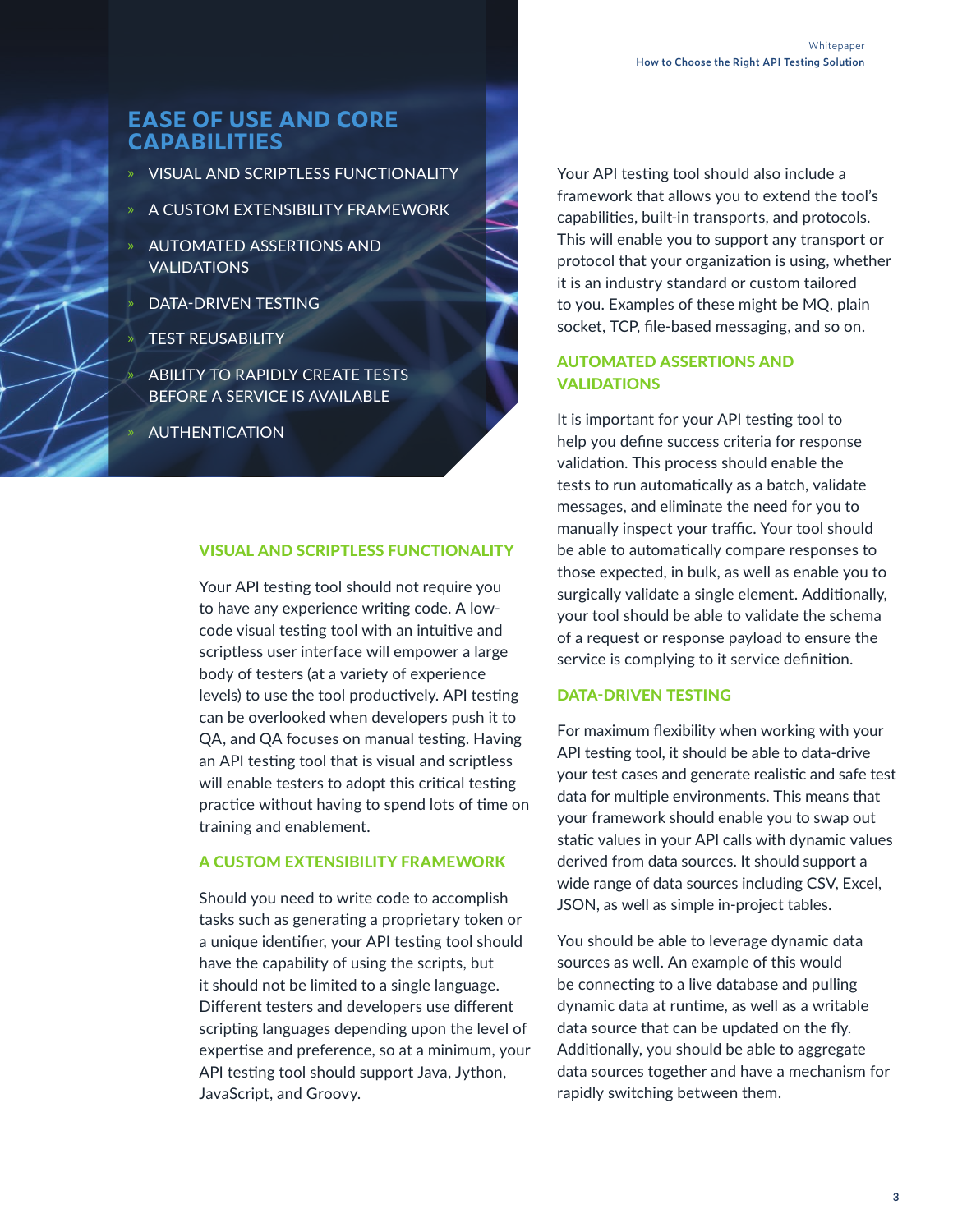#### TEST REUSABILITY

Your API testing solution should be able to re-leverage any API test you have previously created. This gives you the ability to define scenarios such as web UI logins, complex authentication, or a repeated set of actions once and then bring them into subsequent test cases as a reference. This will help you maintain your library of test cases by providing a location where you can update critical paths and have child test suites inherit that information.

# ABILITY TO RAPIDLY CREATE TESTS BEFORE A SERVICE IS AVAILABLE

It's important to ensure that your API testing solution helps you rapidly create tests early in the software development process. This is critical because in order to adequately take advantage of the benefits of agile, you will need to focus on new features and functionality introduced into each sprint. Often this takes the form of modifications to UIs and APIs. Being able to rapidly test this functionality before it's available ensures that you will be able to maximize your test coverage and ensure your critical use cases.

To do this your API testing solution must be able to consume service definitions such as Open API/Swagger, WSDL, RAML, as well as schema definitions.

#### AUTHENTICATION

Your API testing solution also needs to work with authentication, encryption, and access control. A large number of your services will be deployed via an encrypted protocol such as SSL, as well as having a security policy such as Oauth, Basic auth, Kerberos, payload encryption, SAML, Signatures, and so on.

It is important to be able to communicate using these authentication mechanisms, so your API tool must support all of the common standards. Additionally, you will need to validate your security is working properly, so your API testing tool should have a mechanism to ensure that the standards are implemented properly and work flawlessly.

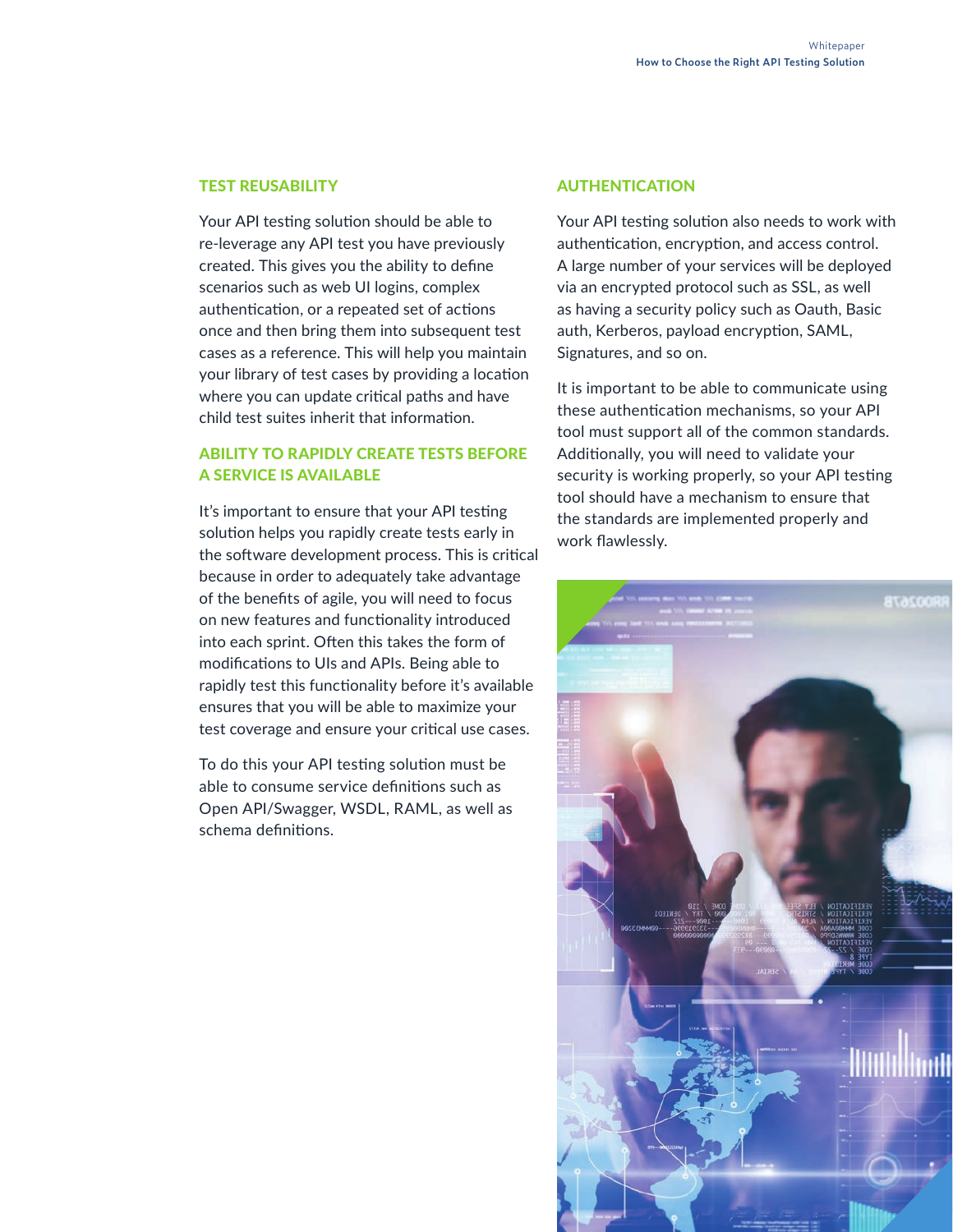# **OPTIMIZED WORKFLOWS**

- » TEST FLOW LOGIC
- » AI-POWERED TEST CREATION
- » TEST DATA MANAGEMENT & GENERATION
	- » EVENT MONITORING
	- » BDD SUPPORT (CUCUMBER)
	- » EXISTING SCRIPT CONVERSION

## TEST FLOW LOGIC

Your API testing tool should have a mechanism for controlling test flow based on conditions. Not all test scenarios will execute in a linear fashion, so you may need to make automatic decisions at runtime that will affect how your test executes. An example of this might be ensuring that a response contains a specific element prior to moving to the next test step. Additionally, you may want to pause execution and poll a web service for a while to ensure a process has taken place, so your API testing solution must have the ability to analyze responses for key criteria and then use that information to control the rest of the test execution.

#### AI-POWERED TEST CREATION

Your API testing solution must be able to work in an agile context. A key capability for success here is intelligent test creation, that brings significant efficiency gains. Your API testing tool should help you build test cases by understanding actions that you do repeatedly and learning how to do them for you. By leveraging artificial intelligence, your API testing solution will be able to monitor actions you're already testing manually with your applications, and automatically infer the relevant API calls from these actions. By streamlining the activities you do often and learning how to optimize the test creation process, you will be able to achieve a more successful API testing rollout.

#### TEST DATA MANAGEMENT & GENERATION

Testers can spend a lot of time gathering adequate test data. Your API testing tool should support you in this activity by providing workflows for connecting to various data sources as well as generating test data itself. Your solution should have the ability to understand the types of data you require for given scenarios, and build on that test data with additional use cases so that your test cases can be as flexible as possible.

# EVENT MONITORING

To enable end-to-end testing, your API testing solution must be able to monitor events as they flow through your system, so you can validate inputs and expected outputs, and understand how transactions transform as they move through your application. Monitor sequences of API transactions as they flow between microservices with multi-step validation by plugging into your application internals via JMS messaging, database monitoring, and the like. By providing a comprehensive monitoring framework, your solution will be able to provide greater levels of test coverage.

## BDD SUPPORT (CUCUMBER)

To support BDD, your API testing solution should give you the foundation for Cucumber step definitions that your QA team needs to build the required test steps for business analysts to leverage in their BDD. This will broaden the usage of your solution across key stakeholders and ensure that your testing is done at the earliest stage possible.

## EXISTING SCRIPT CONVERSION

Your organization probably already has many existing test scripts from open source solutions such as Postman, Selenium, or JUnit. Your scalable API testing solution needs to have frictionless onboarding that includes the ability to convert or reuse those existing test scripts.

By choosing an API testing solution that can easily import and convert your existing UI, API, or unit test scripts, you'll ramp up quickly with a library of test cases built in the new tool and won't have to spend time regenerating those test cases.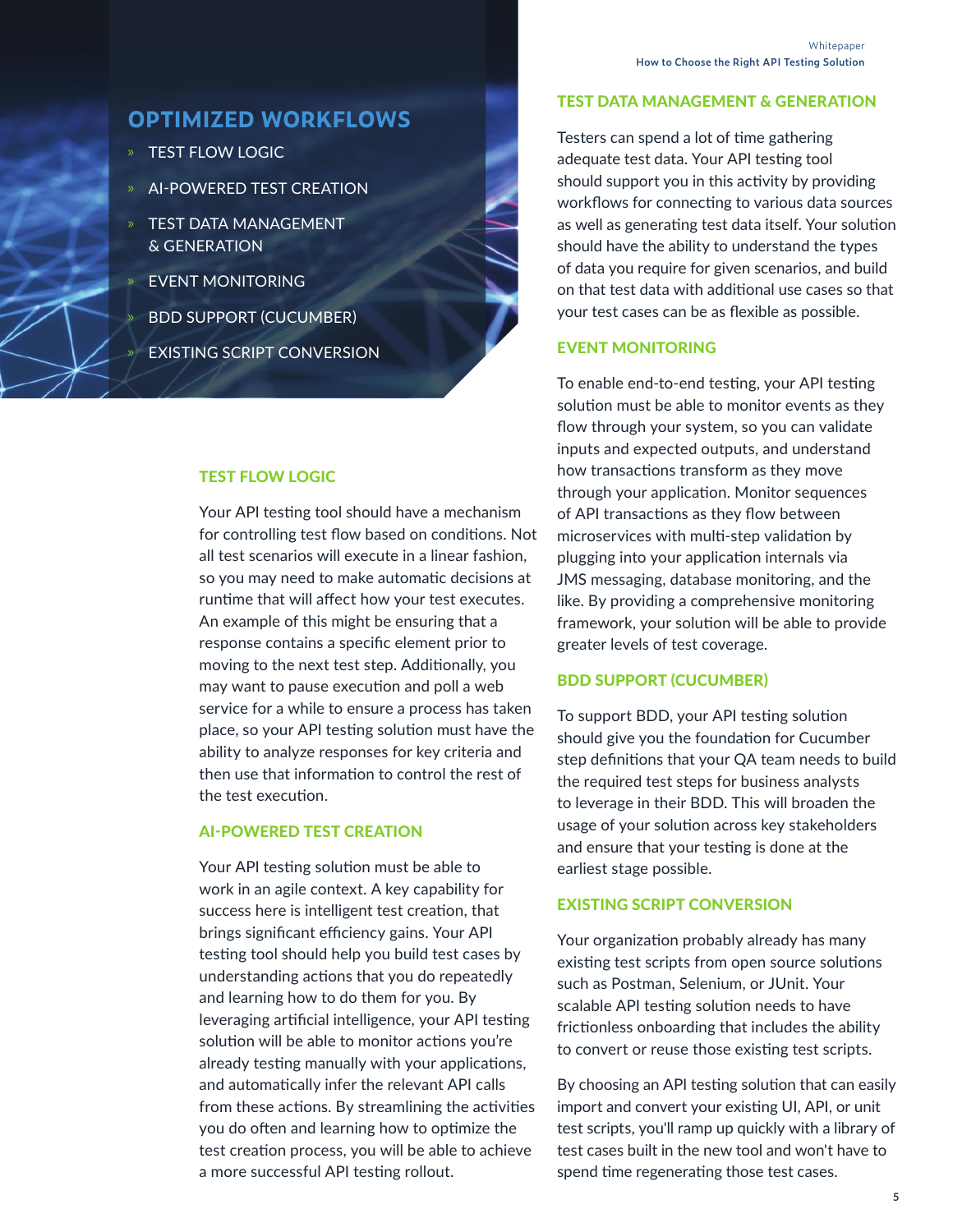# **SUPPORTED TECHNOLOGIES**

- » REST API TESTING
- » SOAP API TESTING
- » MQ / JMS TESTING
- **IOT AND MICROSERVICE TESTING**
- » DATABASE TESTING
- » WEB-BASED TESTING
- » PERFORMANCE TESTING
- » TESTING NONSTANDARD MESSAGE FORMATS

#### REST API TESTING

Your testing tool must be able to interface with Representational State Transfer (REST) protocol APIs. This includes support for service definitions such as Open API OAS3, Swagger, or RAML. Your tool must be able to send URL, Method, Path, Parameter, Query, and JSON payload information, as well as Headers, Mime Types, Attachments, and so on. Additionally, it needs to be able to consume and validate request and response for simple regression or schema validation.

#### SOAP API TESTING

Simple Object Access Protocol (SOAP) is still extremely relevant in most applications, so your API testing solution must be able to interface with SOAP APIs. This includes support for service definitions such as WSDL and schema XSD. It must be able to send SOAP-compliant requests that include SOAP action, attachments, WS policy, and relevant SOAP headers. Additionally, it needs to be able to consume and validate SOAP XML responses for simple regression or schema validation.

#### MQ / JMS TESTING

Your API testing solution must support queuing technology such as MQ and JMS, so you can simulate various patterns including point-topoint and publish/subscribe. This will allow you to do complete end-to-end testing, and validate message systems that leverage these technologies.

#### IOT AND MICROSERVICE TESTING

IoT and microservices are bringing a host of new testing challenges. While still largely REST/ JSON based, the future of IoT and Microservices will have interfaces deployed on nonstandard protocols (Websockets, MQTT, AMQP/Rabbit MQ, Kafka, and Protocol Buffers). Your API testing tool must be future-proof and have the ability to communicate via these new protocols, so that as they begin to be implemented at your organization, you are ready to test them.

A second testing need is the ability to isolate individual Microservices that are deployed via an asynchronous protocol. Your API testing tool must be able to emulate not only a provider to the queue or topic but also have the capability of consuming messages off of the topics, so you can isolate and test individual services.

#### DATABASE TESTING

Your API testing tool must have the ability to communicate with databases. This will give you the ability to validate the contents of the database as you are interacting with your system via the APIs. This will enable end-to-end testing and ensure that your messages traverse through your system properly. Additionally, by being able to connect with your databases you will be able to pull data out of the database prior to API test execution. This will make your API test scenarios more dynamic by being able to use the most relevant and up-to-date data.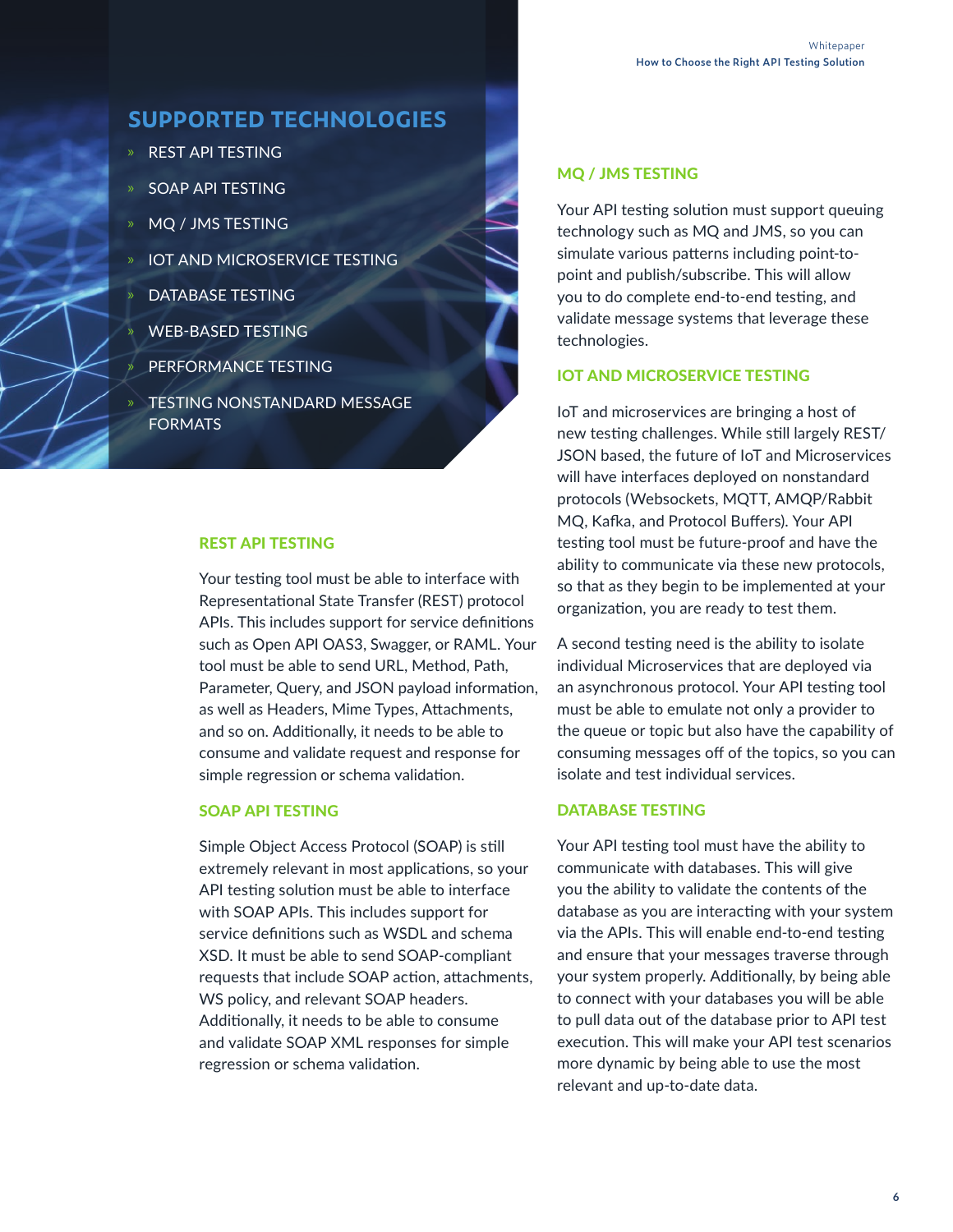#### WEB-BASED TESTING

Your API testing tool must have an integrated capability for testing your web UIs. This does not need to be your only web UI testing solution (for example, Selenium), but should complement your API testing so that you can test across multiple interfaces exactly the same way your customers will interface across your business. An example of this would be using your web UI capability to log into an application and begin a transaction. You could then leverage your APIs to hit individual components to validate the transaction has seated into your application properly, and then finally you would be able to pull from the database to ensure the relevant information was stored appropriately.

## PERFORMANCE TESTING

Your API testing solution should allow you to shift left performance testing by leveraging the API tests you have been creating for individual component, smoke, and regression tests as a part of your nonfunctional load and performance testing strategy.

Your API testing solution should allow you to generate load via a built-in mechanism for controlling the number of transactions or number of virtual users. By having this performance testing capability integrated into your API testing solution, you will be able to conduct more performance tests earlier in the software delivery lifecycle.



## TESTING NONSTANDARD MESSAGE **FORMATS**

Your API testing solution must be able to communicate over nonstandard message formats and protocols, such as mainframe (copybook), fixed length messaging, or Electronic Data Interchange (EDI, which is often found in the exchange of computer to computer business documents), as well as industry standard message formats and protocols such as FIX and SWIFT. It is also important for your API testing solution to be extensible, to include additional proprietary message formats and protocols that your business demands. The extension of these protocols should be scriptless and modular.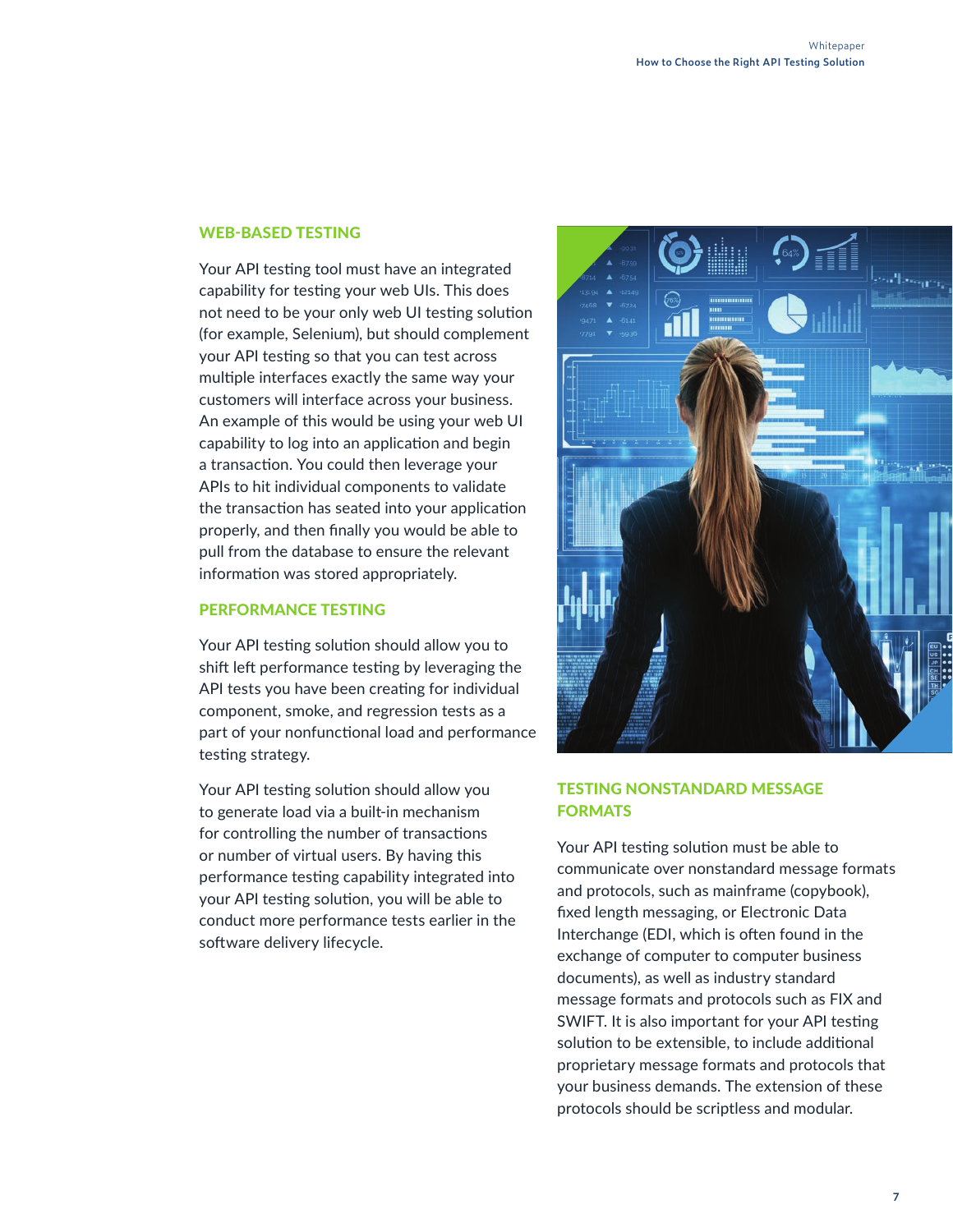# **AUTOMATION**

- » CI INTEGRATION
- » BUILD SYSTEM PLUGINS
- COMMAND LINE EXECUTION
	- » OPEN APIS FOR DEVOPS INTEGRATION

## CI INTEGRATION

Your API testing tool should have the capability to integrate into your existing CI process, so you can execute test cases via a command line interface or a series of open REST APIs, and select which type of test cases you want to execute with a specific configuration. Additionally, you should be able to retrieve the results and process them back into your CI pipeline to make an automated go or no-go decision in your deployment activities.

## BUILD SYSTEM PLUGINS

Your API testing solution should have built-in plugins for common CI systems such as Jenkins, Microsoft Azure DevOps, Atlassian Bamboo, and JetBrains TeamCity. There are other build systems available, so your API testing solution should have an extensibility platform to allow you to build connectors for all future CI systems.

#### COMMAND LINE EXECUTION

Your API testing solution should have the ability to execute your API tests in batch via a command line interface. The command line interface should be easy to use so that you can set up a variety of batch execution scenarios across multiple interfaces without having a heavy reliance on scripting.

Your command line interface should be dynamic so that you can swap out variables, data sources, and test environments by simply modifying flags. This will ensure the command line interface is readily used by your organization.

### OPEN APIS FOR DEVOPS INTEGRATION

Your API testing solution should have open APIs that allow you to programmatically generate, configure, and execute test cases. This will allow you to set up a client/server configuration for your DevOps platform and your API testing platform. A series of open APIs will allow you to set up a scalable infrastructure and reduce overall licensing costs by programmatically making calls to the API testing server from multiple parts of your organization as needed to execute the proper test cases.

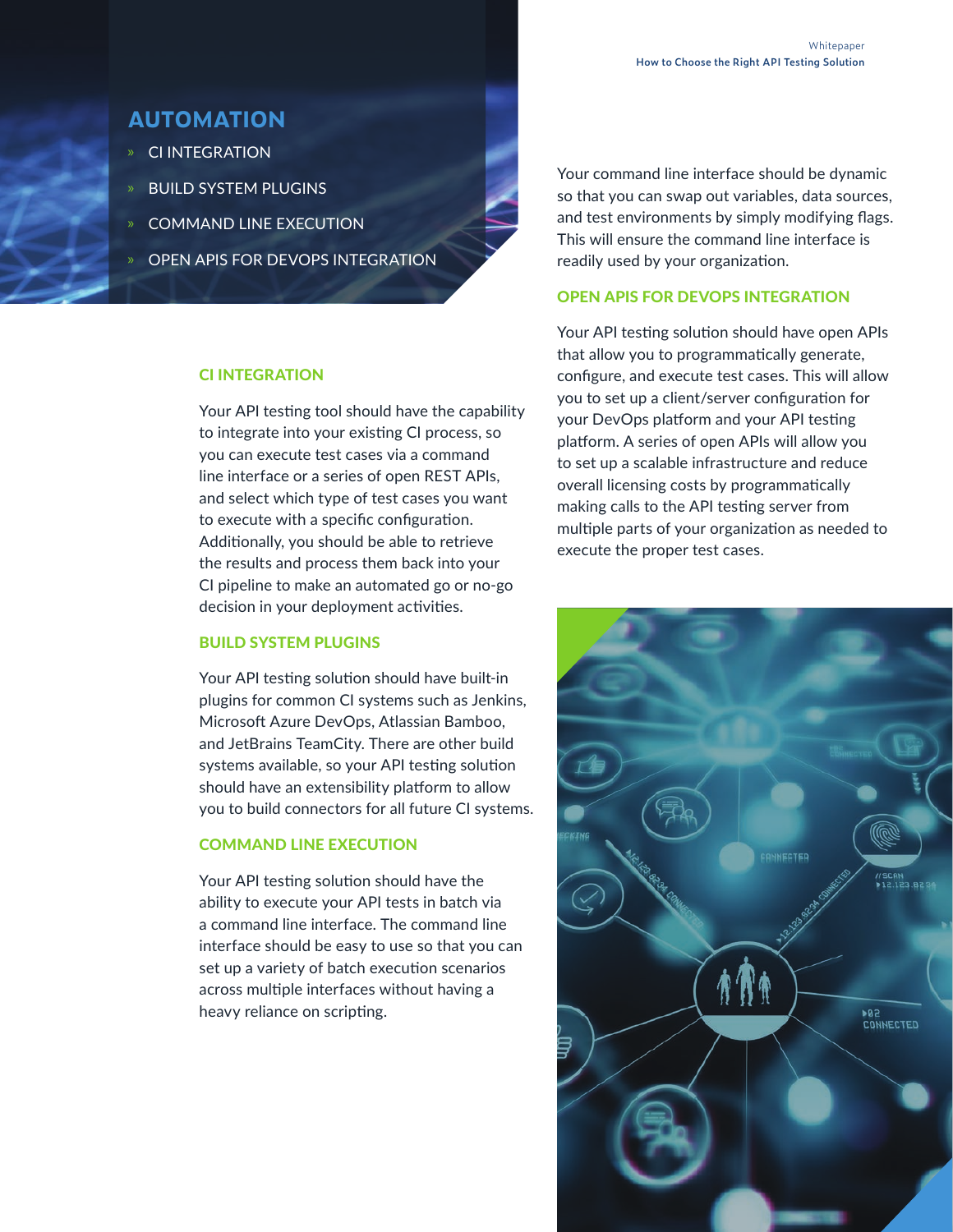# **MANAGEMENT AND MAINTENANCE**

- » INTEGRATION WITH REQUIREMENTS MANAGEMENT SYSTEMS
- » BASIC AND ADVANCED REPORTING
- » TEST ORCHESTRATION
- » A PROCESS FOR MANAGING CHANGE
- » ON-PREMISES AND BROWSER-BASED **ACCESS**

# INTEGRATION WITH REQUIREMENTS MANAGEMENT SYSTEMS

Your API testing solution should integrate with requirements management systems such as ALM, Bugzilla, and Jira. You should be able to identify to which requirements specific API tests are associated, and have a mechanism to understand how the results of that API test affect the individual requirements.

### BASIC AND ADVANCED REPORTING

Your API testing solution should have a rich reporting framework that allows you to understand individual API test results, as well as the entire project health. Your reporting framework should allow you to generate shareable documents that can be customized to individual stakeholders needs, and be machinereadable so they can be processed by your build systems and provide a simplified integration into your CI pipeline.

#### TEST ORCHESTRATION

Your API testing solution should provide the ability to bundle together API testing scenarios for execution in multiple environments. This will enable you to create a test run that is customized to an application in an environment. Overall this will make your test cases easier to manage by allowing you to provide dynamic information into the scenarios such as data sources, environment endpoints, user access control, and the like, while reusing the same test cases.

### A PROCESS FOR MANAGING CHANGE

One of the most critical capabilities of your API testing solution is a change management process.

First and foremost, your API testing solution must natively integrate with your source control system. This will allow you to maintain several versions of your API tests, for forwards and backwards compatibility.

Additionally, your API testing solution must be able to understand the various versions of your APIs via service definitions, or schemas, and should your API service definitions change, your library of test cases should have an automated re-factoring process. This should be automatic in the case of small changes, or have an easy-to-understand process when dealing with larger changes.

#### ON-PREMISES & BROWSER-BASED ACCESS

Your API testing solution must be broadly available. This means that you should be able to access your solution either on premises or through a cloud provider, and your API testing solution must have a desktop application as well as a browser-based application. This flexible deployment will help broaden access and adoption of the solution, as well as help teams collaborate and reuse artifacts. As a part of enabling browser-based access, your API testing solution should have the proper user access controls in place so that your company's information is secure.